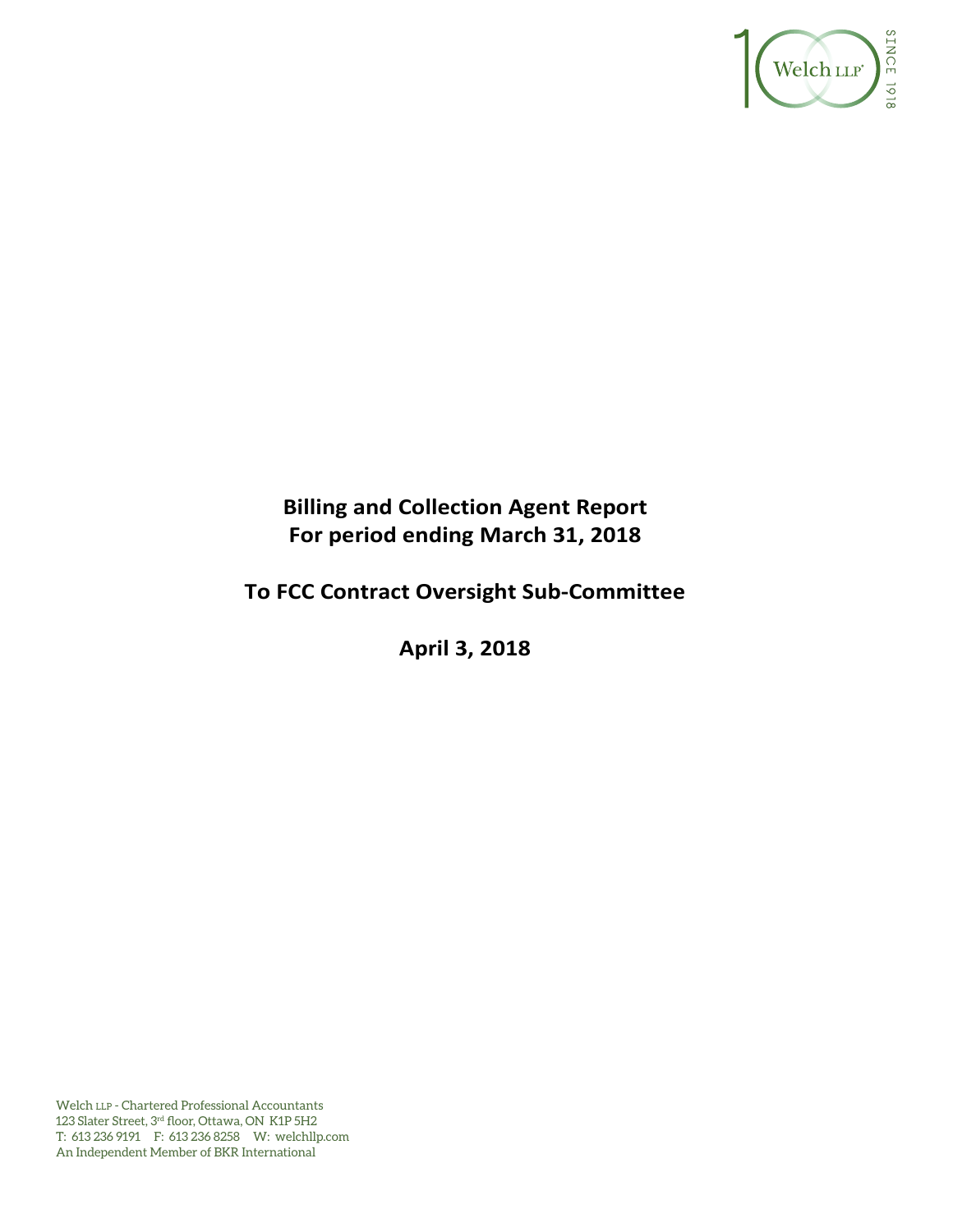## **NANPA FUND STATEMENT OF FINANCIAL POSITION March 31, 2018**

#### **Assets**

| Cash in bank                                               |         | \$ | 4,001,479  |  |  |  |  |  |
|------------------------------------------------------------|---------|----|------------|--|--|--|--|--|
| Receivables                                                |         |    |            |  |  |  |  |  |
| Receivable from US Carriers<br>155,182                     |         |    |            |  |  |  |  |  |
| Receivable from Canada<br>9,716                            |         |    |            |  |  |  |  |  |
| Receivable from Caribbean countries<br>17,803              |         |    |            |  |  |  |  |  |
| Receivables forwarded to Treasury for collection<br>81,572 |         |    |            |  |  |  |  |  |
| Allowance for uncollectible accounts<br>(108, 400)         |         |    |            |  |  |  |  |  |
| <b>Total assets</b>                                        |         |    | 4,157,352  |  |  |  |  |  |
| Less: Accrued liabilities                                  |         |    |            |  |  |  |  |  |
| Welch LLP                                                  | 28,410  |    |            |  |  |  |  |  |
| <b>NEUSTAR Pooling 1K Block</b>                            | 326,005 |    |            |  |  |  |  |  |
| <b>NEUSTAR NANP Administration</b>                         | 187,332 |    |            |  |  |  |  |  |
| Data Collection Agent - USAC                               | 6,237   |    | (547, 984) |  |  |  |  |  |
| <b>Fund balance</b>                                        |         |    | 3,609,368  |  |  |  |  |  |

The Billing and Collection Agent contract was extended for one month to April 30, 2018.

Change order #5 re Pooling Administration in the amount of \$26,241.60 was paid in March 2018. The change order was for proposed enhancement to RNAS. This change order was not provided for in the budget.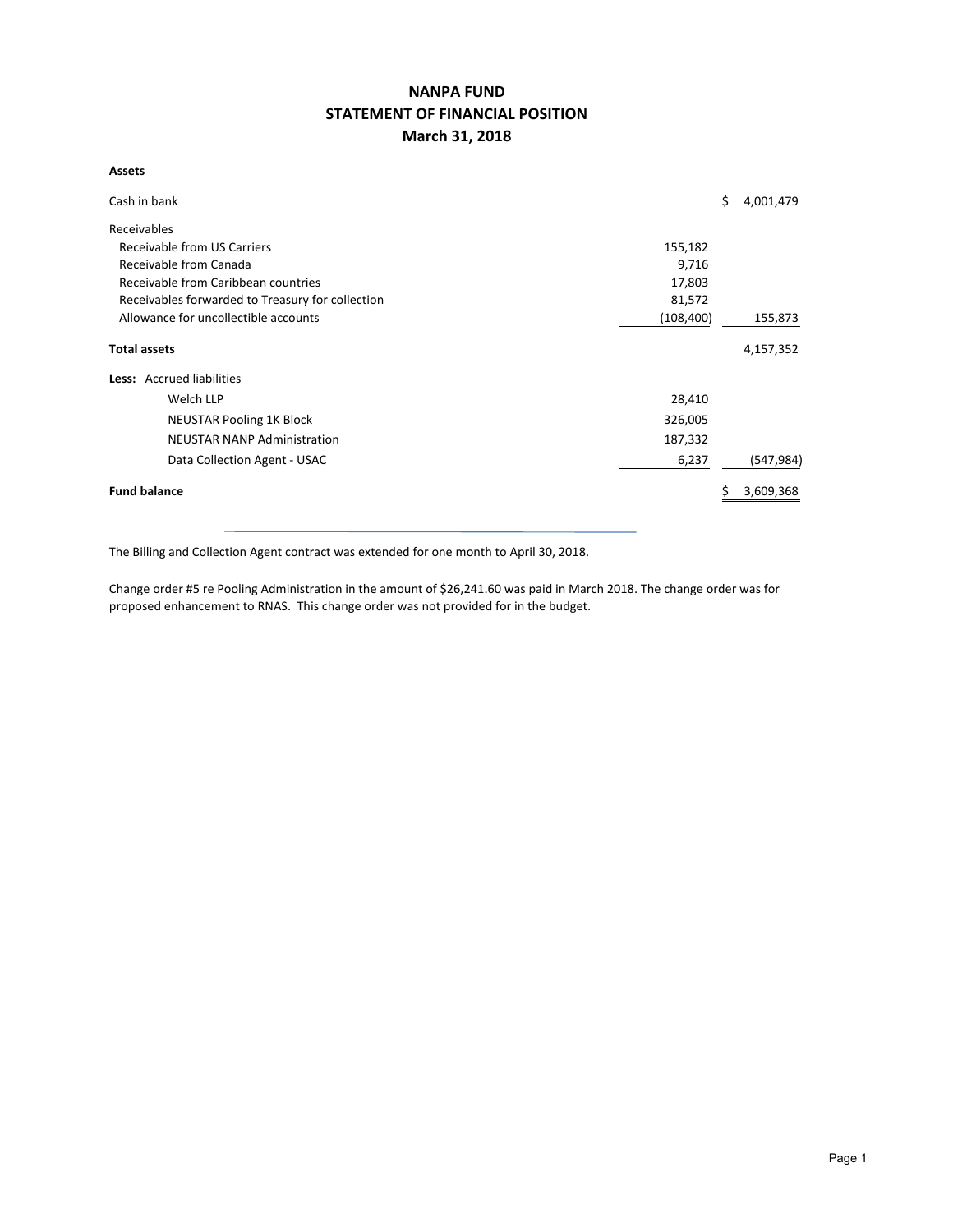#### **NANP FUND FORECASTED STATEMENT OF CHANGES IN FUND BALANCE OCTOBER 2017 TO SEPTEMBER 2018**

|                                                                                                              |                            | Actual                        |                               |                            |                           |                               |                           |                           | <b>Budget</b>             |                           |                           |                 |                  |                             |                              |                                                                           |  |
|--------------------------------------------------------------------------------------------------------------|----------------------------|-------------------------------|-------------------------------|----------------------------|---------------------------|-------------------------------|---------------------------|---------------------------|---------------------------|---------------------------|---------------------------|-----------------|------------------|-----------------------------|------------------------------|---------------------------------------------------------------------------|--|
|                                                                                                              |                            | Oct-17                        | <b>Nov-17</b>                 | <b>Dec-17</b>              | Jan-18                    | Feb-18                        | <b>Mar-18</b>             | <b>Apr-18</b>             | <b>May-18</b>             | <b>Jun-18</b>             | <b>Jul-18</b>             | <b>Aug-18</b>   | Sep-18           | <b>Total</b>                | <b>Budget</b>                | <b>Variance between</b><br>forecasted results and<br>budget at Sept 30/18 |  |
| Revenue<br><b>International Contributions</b><br>Canada                                                      | (1)                        | 19,433                        | 9,716                         | 9,717                      | 9,717                     | 9,716                         | 9,716<br>$\sim$           | 9,716<br>$\sim$           | 9,716<br>$\sim 100$       | 9,716                     | 9,716                     | 9,717           |                  | 116,596                     | 116,596                      | $\sim$                                                                    |  |
| Caribbean countries<br><b>Total International Contributions</b>                                              | (1)                        | 24,429<br>43,862              | $\sim$<br>9,716               | $\sim$<br>9,717            | 9,717                     | $\sim$<br>9,716               | 9,716                     | 9,716                     | 9,716                     | $\sim 10^{-1}$<br>9,716   | $\sim$<br>9,716           | 9,717           | $\sim$<br>$\sim$ | 24,429<br>141,025           | 24,429<br>141,025            |                                                                           |  |
| Domestic Contributions - US carriers                                                                         | (1)                        | 5,718,956                     | 184,162                       | 183,850                    | 178,191                   | 354,142                       | 150,876                   | 156,423                   | 156,423                   | 156,423                   | 156,423                   | 156,423         | $\sim$           | 7,552,292                   | 7,506,473                    | 45,819                                                                    |  |
| Late filing fees for Form 499A                                                                               | (2)                        | (200)                         | $\sim$                        | 200                        | 100                       | (200)                         | 300                       | $\sim$                    | $\sim$                    | $\sim$                    | $\sim$                    | $\sim$          | 65,000           | 65,200                      | 65,000                       | 200                                                                       |  |
| Interest income                                                                                              | (3)                        | 1,174                         | 1,765                         | 1,811                      | 2,086                     | 3,123                         | 2,509                     | 417                       | 417                       | 416                       | 416                       | 416             | 416              | 14,966                      | 5,000                        | 9,966                                                                     |  |
| <b>Total revenue</b>                                                                                         |                            | 5,763,792                     | 195,643                       | 195,578                    | 190,094                   | 366,781                       | 163,401                   | 166,556                   | 166,556                   | 166,555                   | 166,555                   | 166,556         | 65,416           | 7,773,483                   | 7,717,498                    | 55,985                                                                    |  |
| <b>Expenses</b>                                                                                              |                            |                               |                               |                            |                           |                               |                           |                           |                           |                           |                           |                 |                  |                             |                              |                                                                           |  |
| <b>NANPA Administration</b>                                                                                  | (4)                        | 187,332                       | 188,789                       | 187,332                    | 187,332                   | 188,562                       | 187,332                   | 270,484                   | 195,484                   | 195,484                   | 195,484                   | 195,484         | 195,484          | 2,374,583                   | 2,420,813                    | (46, 230)                                                                 |  |
| 1K Block Pooling                                                                                             | (5)                        | 255,804                       | 257,795                       | 254,315                    | 303,465                   | 257,581                       | 282,672                   | 302,510                   | 258,989                   | 258,989                   | 258,989                   | 258,989         | 258,989          | 3,209,087                   | 3,199,475                    | 9,612                                                                     |  |
| Pooling Change Order 3 B<br>- CLIN 15<br>- CLIN 16<br>CLIN 17                                                | (5)(a)<br>(5)(b)<br>(5)(b) | 211,750<br>2,052<br>$\sim$    | 211,750<br>2,679<br>$\sim$    | $\sim$<br>$\sim$<br>43,333 | $\sim$<br>43,333          | 43,333                        | 43,333                    | $\sim$<br>43,333          | $\sim$<br>43,333          | 43,333                    |                           |                 |                  | 423,500<br>4,731<br>303,331 | 423,500<br>14,535<br>303,331 | (9,804)<br>$\sim$                                                         |  |
| <b>Billing and Collection</b><br>Welch LLP<br><b>Data Collection Agent</b><br><b>Annual Operations Audit</b> | (6)<br>(7)<br>(8)          | 28,410<br>6,843<br>$\sim$ $-$ | 28,410<br>6,927<br>$\sim$ $-$ | 28,410<br>5,798<br>$\sim$  | 28,410<br>7,113<br>47,000 | 28,410<br>6,253<br>$\sim$ $-$ | 28,410<br>6,593<br>$\sim$ | 28,410<br>6,237<br>$\sim$ | 28,410<br>6,237<br>$\sim$ | 28,410<br>6,237<br>$\sim$ | 28,410<br>6,237<br>$\sim$ | 28,410<br>6,237 | 28,410<br>6,451  | 340,920<br>77,163<br>47,000 | 340,920<br>74,844<br>47,000  | $\sim$<br>2,319                                                           |  |
| <b>Bank Charges</b>                                                                                          | (9)                        | 4,346                         | 7,194                         | 3,729                      | 3,026                     | 2,803                         | 2,362                     | 3,167                     | 3,167                     | 3,166                     | 3,166                     | 3,166           | 3,166            | 42,458                      | 38,000                       | 4,458                                                                     |  |
| Carrier Audits                                                                                               | (10)                       | $\sim$                        | $\sim$                        | $\sim$                     | $\sim$                    | $\sim$                        | $\sim$                    | 200,000                   | $\sim$                    | $\sim$                    | $\sim$                    | $\sim$          | $\sim$           | 200,000                     | 200,000                      |                                                                           |  |
| Bad debt expense                                                                                             | (11)                       | (5, 522)                      | (6, 919)                      | 32,260                     | 6,680                     | 302                           | 871                       | 3,333                     | 3,333                     | 3,333                     | 3,333                     | 3,333           | 3,333            | 45,324                      | 40,000                       | 5,324                                                                     |  |
| <b>Total expenses</b>                                                                                        |                            | 691,015                       | 696,625                       | 555,177                    | 626,359                   | 526,640                       | 549,831                   | 857,474                   | 538,953                   | 538,952                   | 495,619                   | 495,619         | 495,833          | 7,068,097                   | 7,102,418                    | (34, 321)                                                                 |  |
| Net revenue (expenses)                                                                                       |                            | 5,072,777                     | 500,982)                      | 359,599)                   | 436,265) (                | 159,859)                      | 386,430)                  | 690,918)                  | 372,397) (                | 372,397) (                | 329,064)                  | 329,063) (      | 430,417)         | 705,386                     | 615,080                      | 90,306                                                                    |  |
| <b>Opening fund balance</b>                                                                                  |                            | 379,726                       | 5,452,503                     | 4,951,521                  | 4,591,922                 | 4,155,657                     | 3,995,798                 | 3,609,368                 | 2,918,450                 | 2,546,053                 | 2,173,656                 | 1,844,592       | 1,515,529        | 379,726                     | 384,920                      | (5, 194)                                                                  |  |
| <b>Closing fund balance</b>                                                                                  |                            | 5,452,503                     | 4,951,521                     | 4,591,922                  | 4,155,657                 | 3,995,798                     | 3,609,368                 | 2,918,450                 | 2,546,053                 | 2,173,656                 | 1,844,592                 | 1,515,529       | 1,085,112        | 1,085,112                   | 1,000,000                    | 85,112                                                                    |  |
| Fund balance makeup:<br>Contingency                                                                          |                            | 1,000,000                     | 1.000.000                     | 1,000,000                  | 1,000,000                 | 1,000,000                     | 1,000,000                 | 1,000,000                 | 1,000,000                 | 1,000,000                 | 1.000.000                 | 1,000,000       | 1,000,000        | 1,000,000                   | 1,000,000                    |                                                                           |  |

5,452,503 4,951,521 4,591,922 4,155,657 3,995,798 3,609,368 2,546,053 2,918,450 2,173,656 1,844,592 1,515,529 1,085,112 1,085,112 1,000,000

Surplus 4,452,503 3,951,521 3,591,922 3,155,657 2,995,798 2,609,368 1,918,450 1,173,656 84,592 515,529 85,112 85,112 -

**(1)** The US carrier contributions for the period from October 2017 to September 2018 and the International contributions are based upon actual billings.

(2) These fees represent the \$100 late filing fee charged to those companies that do not file the Form 499A by the due date.

**(3)** Interest income projections are estimates

(4) The NANPA Administration contract expires July 8, 2017. The cost for NANPA administration is an estimate based on the last option year plus a 3% increase. The percentage represents the average yearly increase over the contract. It also includes the anticipated cost of change order #7

(5) The 1K Block Pooling Administration contract expires July 14, 2017. The cost for Pooling Administration is provided for based on the amount provided in the final option year of the contract. The costs included anticipa

(5)(a) CLIN 15 is for the period March 22 to November 22, 2017 a cost of \$748,500. \$325,000 will be billed evenly between April and September 2017 with the remaining balance to be billed in the 2017/18 period.

(5)(b) CLIN 16 is for the period July 31 to November 24, 2017 and is not to exceed \$29,070. Budgeted for evenly over the months of August to November 2017

**(5)(b)** CLIN 17 is for the period November 24, 2017 to June 30, 2018 at \$43,333/month ‐

**(6)** The cost of B&C Agent is based on the current interim contract with Welch LLP

**(7)** The expense for the Data Collection Agent is based on estimate of costs by USAC.

**(8)** The expense for the annual operations audit performed by Ernst & Young LLP is based on the quote given.

**(9)** Bank fees are an expense to the Fund.

**(10)** The budget allowed \$200,000 for carrier audits.

**(11)**  The allowance covers all accounts considered potentially uncollectible at March 31, 2018.

#### **Assumptions: Reconciliation of forecast at September 30, 2018 to budget**

| Budgeted fund balance at September 30, 2018 - contingency                                                        | 1,000,000 |
|------------------------------------------------------------------------------------------------------------------|-----------|
| Decrease in opening fund balance between budget period and actual                                                | (5, 194)  |
| Additional billings over estimate from budget                                                                    | 45,819    |
| Late filing fees (reversal) for Form 499A                                                                        | 200       |
| Underestimate of interest earned to date compared to budget                                                      | 9,966     |
| Pooling change order 3B -difference between budget and actual                                                    | 9,804     |
| NANP Admin - difference between budget and actual contract extension awarded and<br>due to variable travel costs | 46.230    |
| NANP Pooling Change Orders Issued                                                                                |           |
| Decrease in B&C Agent costs                                                                                      |           |
| Data Collection fees - Adjustment to actual from budget                                                          | (2, 319)  |
| Bad debts - Adjustment to actual from budget                                                                     | (5, 324)  |
| IK Block Pooling - difference between budget and actual contract awarded due to variable<br>travel costs         | 16,630    |
| Pooling change orders                                                                                            | (26, 242) |
| Carrier audits that will not be performed                                                                        |           |
| Operations Audit - Adjustment to actual from budget                                                              |           |
| Bank fees - Adjustment to actual from budget                                                                     | (4, 458)  |
| Forecasted fund balance at September 30, 2018                                                                    | 1,085,112 |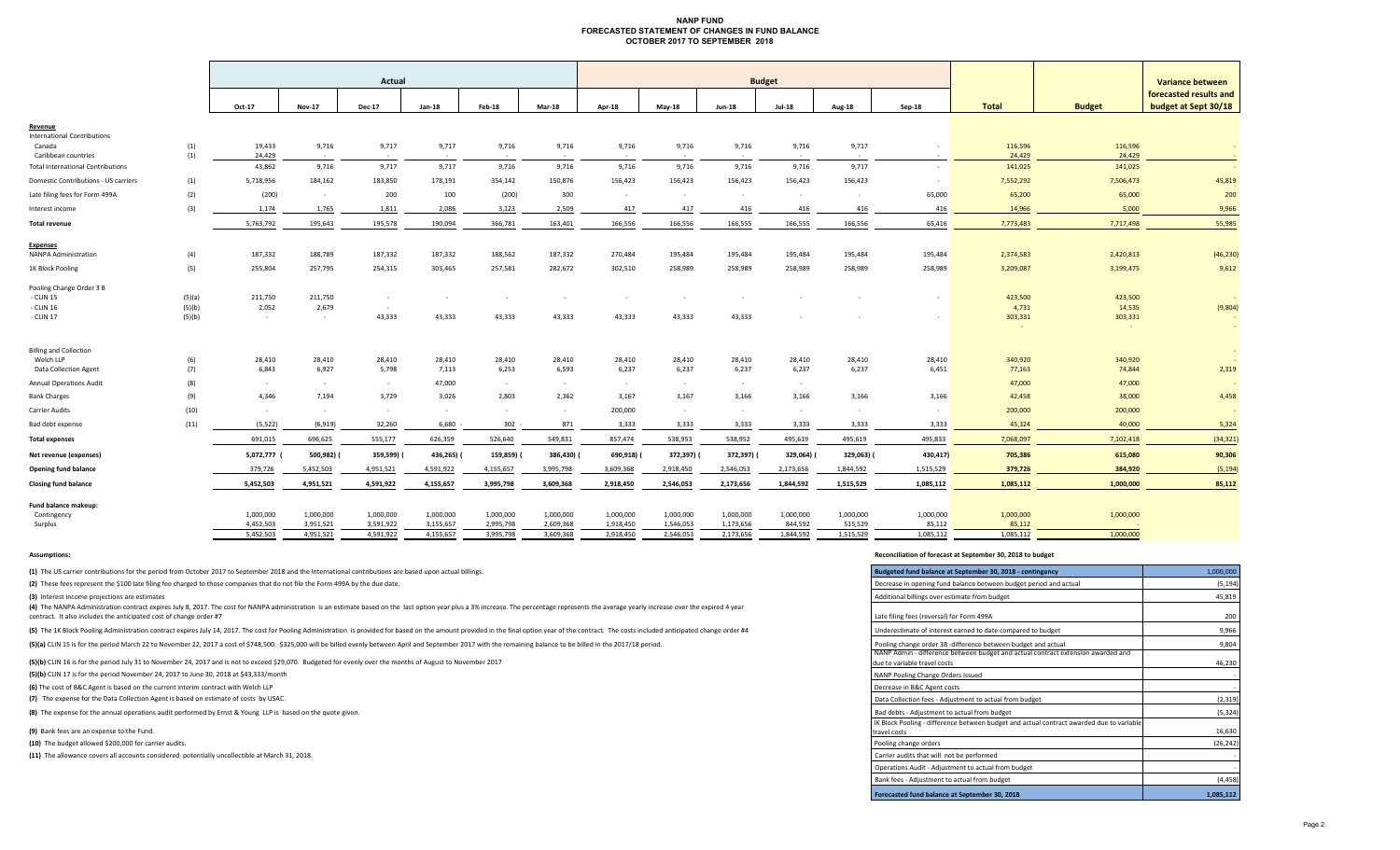#### **CURRENT AND FORECASTED LIABILITIES**

|                                                                                 |               |               | Current       |               |         |               |               |               |         |
|---------------------------------------------------------------------------------|---------------|---------------|---------------|---------------|---------|---------------|---------------|---------------|---------|
|                                                                                 |               |               | <b>Mar-18</b> | <b>Apr-18</b> | May-18  | <b>Jun-18</b> | <b>Jul-18</b> | <b>Aug-18</b> | Sep-18  |
| <b>NEUSTAR - NANPA Administration</b>                                           |               |               | 187,332       | 270,484       | 195,484 | 195,484       | 195,484       | 195,484       | 195,484 |
| - Payment authorized by the FCC in March<br>February 2018                       | \$<br>188,562 |               |               |               |         |               |               |               |         |
| - Authorization by the FCC has not been received for payment                    |               |               |               |               |         |               |               |               |         |
| March 2018                                                                      |               | \$<br>187,332 |               |               |         |               |               |               |         |
| NEUSTAR -1K Block Pooling & Change Orders 3B & 4                                |               |               | 326,005       | 345,843       | 302,322 | 302,322       | 258,989       | 258,989       | 258,989 |
| - Payment authorized by the FCC in March<br>February 2018                       | \$<br>300,914 |               |               |               |         |               |               |               |         |
| - Authorization by the FCC has not been received for payment                    |               |               |               |               |         |               |               |               |         |
| March 2018                                                                      |               | \$<br>326,005 |               |               |         |               |               |               |         |
| Welch LLP - Billing & Collection Agent                                          |               |               | 28,410        | 28,410        | 28,410  | 28,410        | 28,410        | 28,410        | 28,410  |
| - Payment authorized by the FCC in March<br>February 2018                       | \$<br>28,410  |               |               |               |         |               |               |               |         |
| - Authorization by the FCC has not been received for payment<br>March 2018      |               | \$<br>28,410  |               |               |         |               |               |               |         |
| <b>USAC - Data Collection Agent</b><br>- Payment authorized by the FCC in March |               |               | 6,237         | 6,237         | 6,237   | 6,237         | 6,237         | 6,237         | 6,451   |
| February 2018                                                                   | \$<br>6,593   |               |               |               |         |               |               |               |         |
| - Authorization by the FCC has not been received for payment<br>March 2018      |               | \$<br>6,237   |               |               |         |               |               |               |         |
| <b>Carrier audits</b>                                                           |               |               | ٠             | 200,000       |         |               |               |               | ٠       |
| <b>Bank Fees</b>                                                                |               |               |               | 3,167         | 3,167   | 3,166         | 3,166         | 3,166         | 3,166   |
| Total                                                                           |               |               | 547,984       | 854,141       | 535,620 | 535,619       | 492,286       | 492,286       | 492,500 |
|                                                                                 |               |               |               |               |         |               |               |               |         |